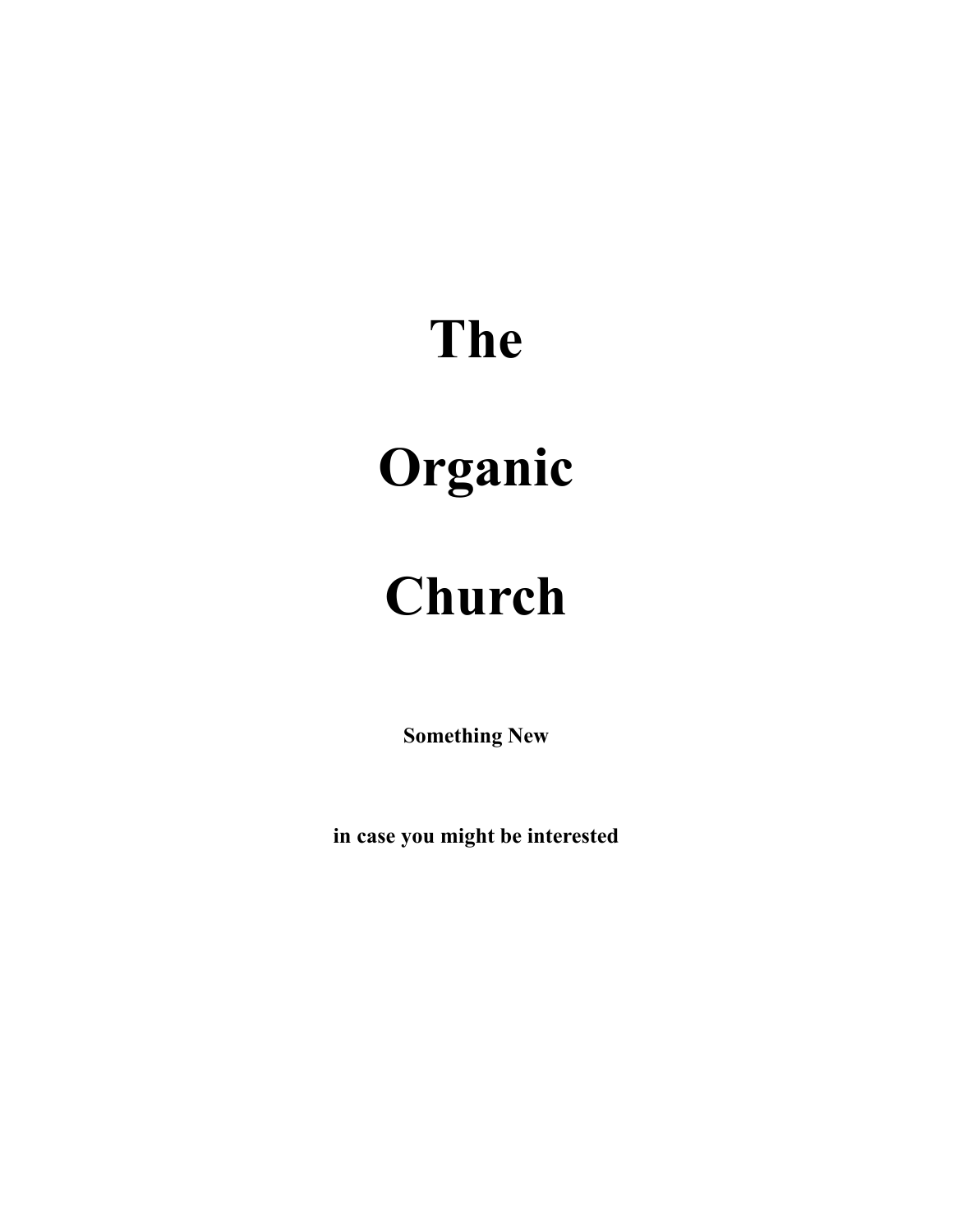We got tired of *attending* "church" and decided to *be* the CHURCH.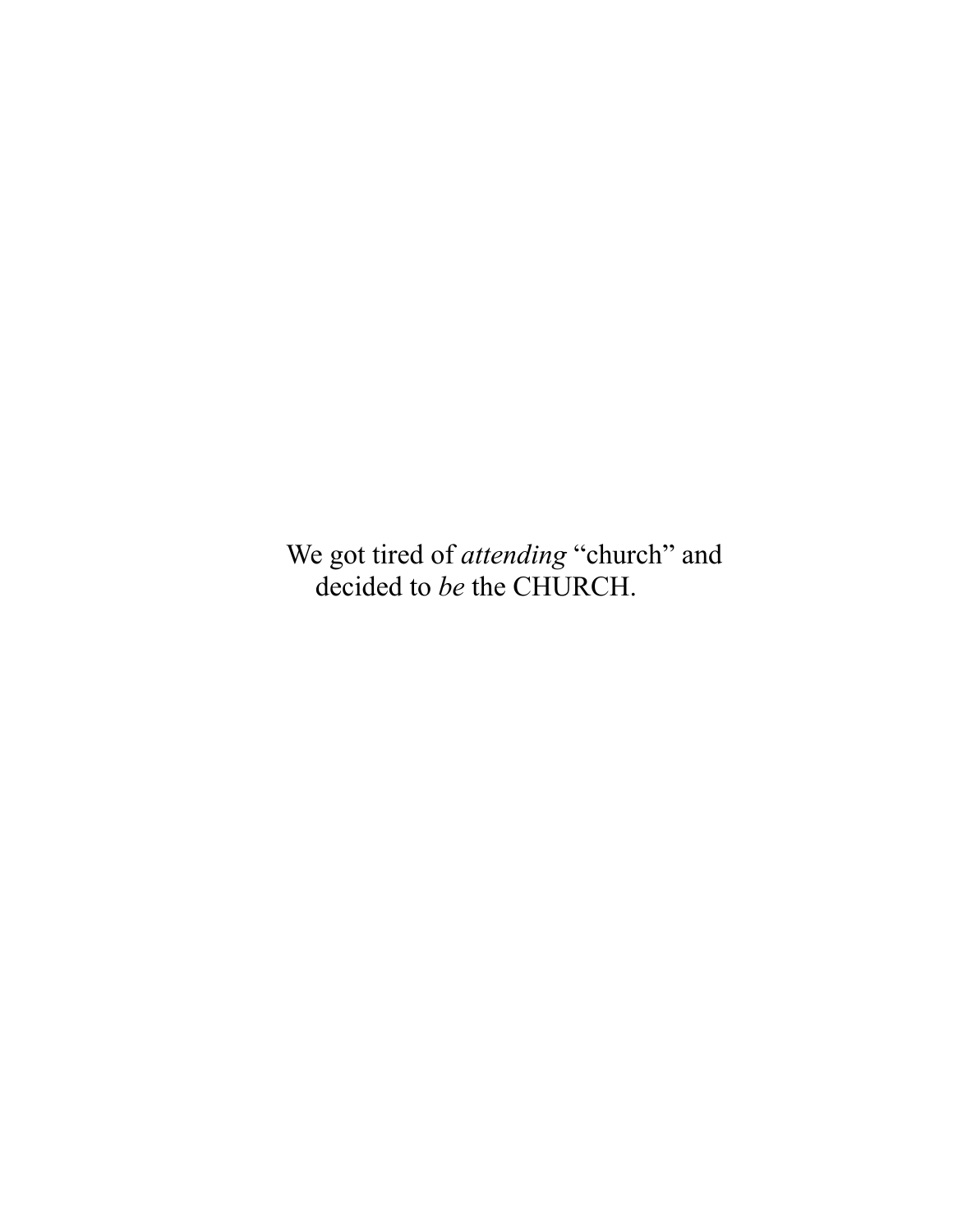We are Christians.

Our commitment to the Lord is vibrant.

 $-\mathsf{But}-$ 

We got tired of attending

"church" services as passive spectators.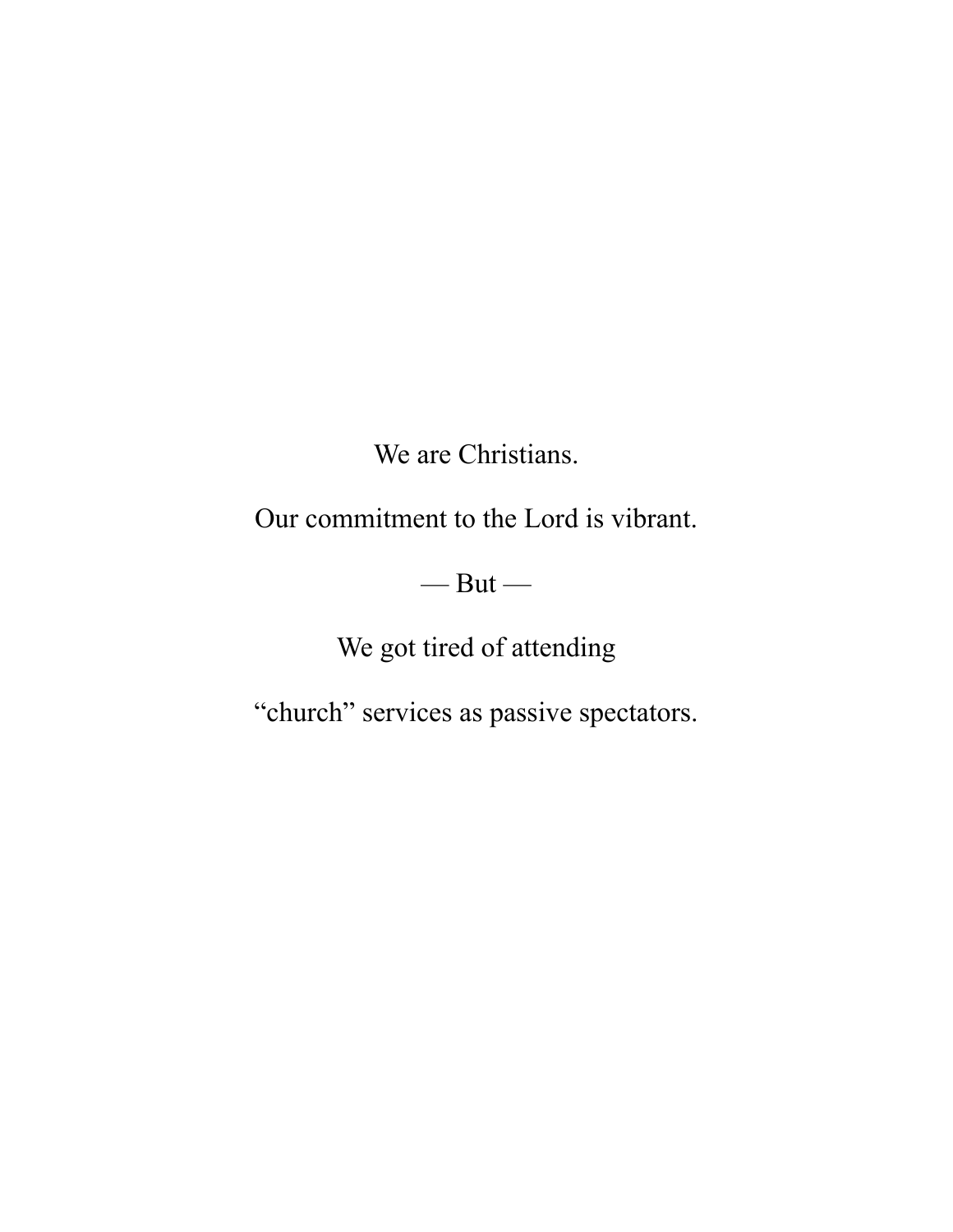Today we are Christians gathering in homes.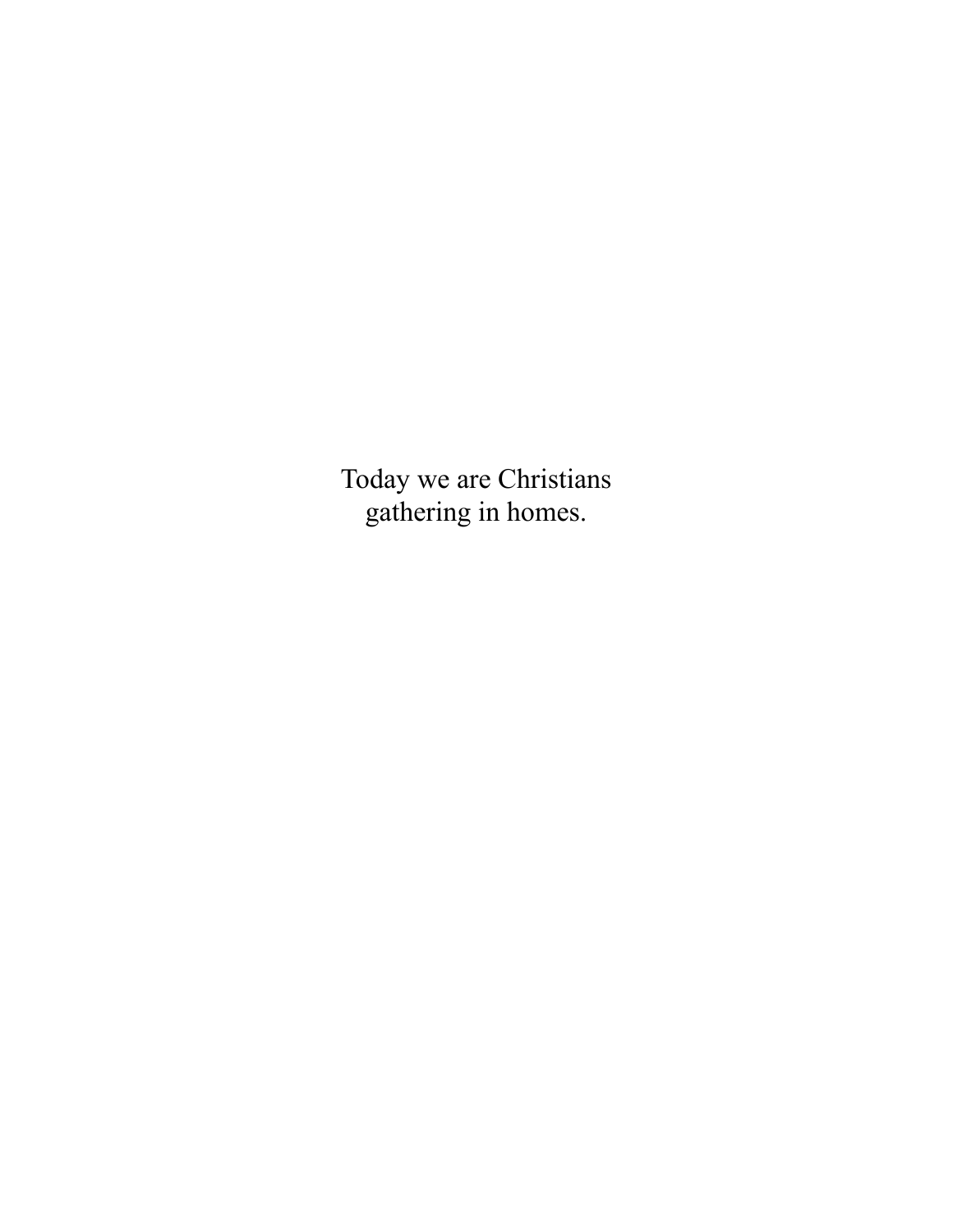## **WHAT IS AN ORGANIC CHURCH?**

An organic church is a community of believers who are founded and function upon the daily life of Jesus Christ within them.

As Frank Viola aptly writes:

*By "organic church," I mean a non-traditional church that is born out of spiritual life instead of being constructed by human institutions and held together by religious programs. Organic church life is a grass roots experience that is marked by face-to-face community, everymember functioning, open-participatory meetings (opposed to pastor-to-pew services), nonhierarchical leadership, and the centrality and supremacy of Jesus Christ as the functional*  Leader and Head of the gathering. Put another way, organic church life is the experience of the *Body of Christ. In its purest form, it's the fellowship of the Triune God brought to earth and experienced by human beings.* 

We all know what the term "organic" means. It means 100% natural without any artificial or man-made ingredients added. This is a non-institutional form of church because it is born out of the experience and life of Christ within his people. No man-made structures or programs are necessary or desired.

#### **WHO ARE WE?**

 We are plain, ordinary, run-of-the-mill Christians. Our backgrounds vary, but our love for the Lord Jesus identifies our hearts and is the basis of our unity.

#### **WHAT DO WE BELIEVE?**

 We believe in the mainstream values and Biblical doctrines of Christianity. Our unity is based on our oneness with Christ. Our commitment to each other is also based on the oneness of His Body with Him as Head.

#### **WHAT ARE OUR MEETINGS LIKE?**

 They are informal, as a family gathering might be. Everyone is free to participate. Our emphases is Jesus Christ. Prayer, singing, testimonies, teachings, sharing revelations, and faceto-face interaction can happen at any time in any meeting. We have discovered that no two meetings are alike. Our meetings are punctuated with lots of fun, camaraderie and, at times, mingled with tears. The Holy Spirit guides and we follow.

#### **ARE WE A MOVEMENT OF SOME KIND?**

#### NO!

 Though there is a phenomenon of Christians who are seeking to return to the simplicity of gathering in living rooms like the early Christians did. World wide 112 million Christians do not even attend a traditional church.

A few of the countries where Organic Churches are becoming prolific are: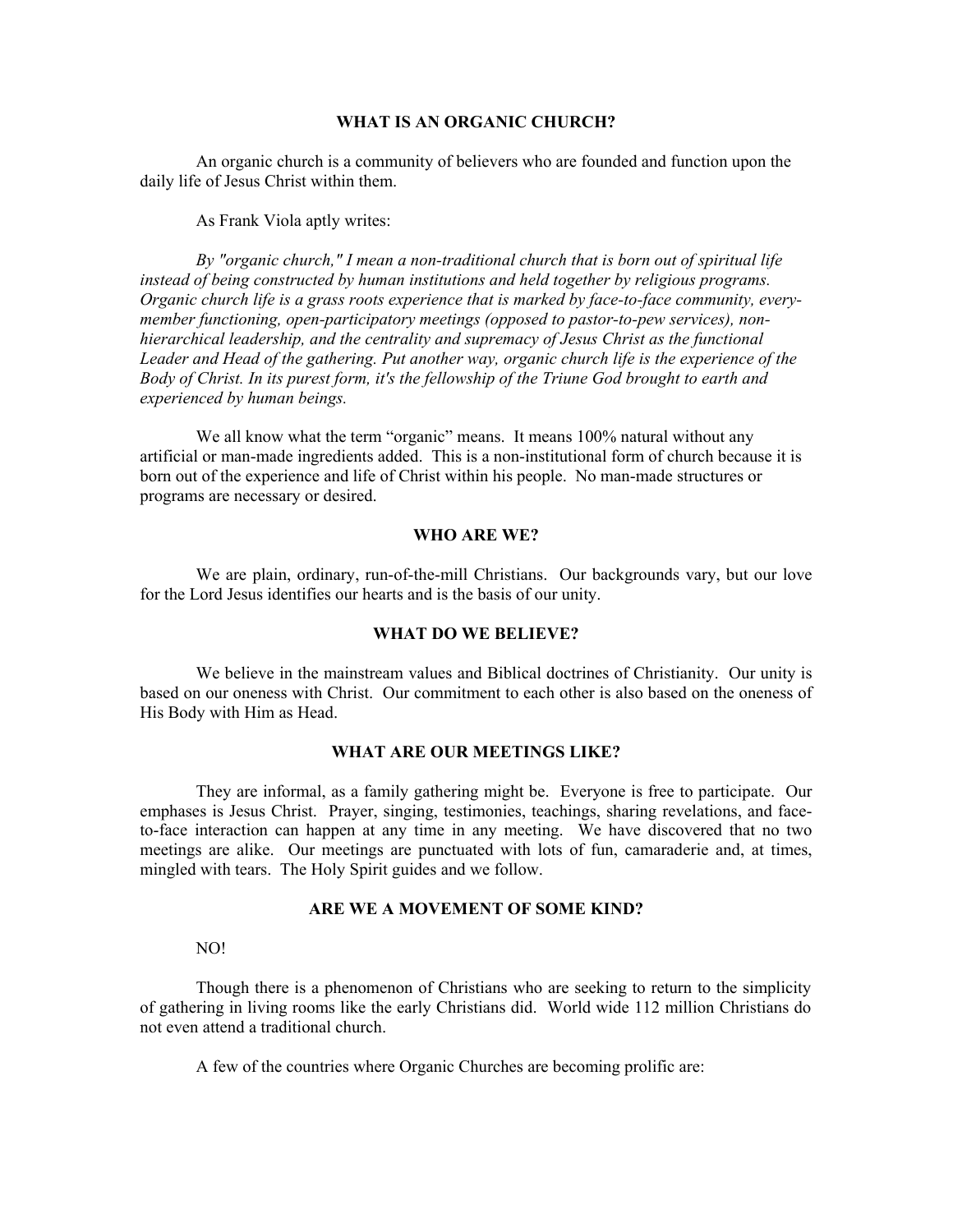| China     | North & South Korea    |
|-----------|------------------------|
| England   | New Zealand            |
| Australia | The European Countries |

 Though America is lagging behind the rest of the world in developing organic church life, according to George Barna's research, five million Christians across America have chosen to gather in homes. We are experiencing a steady decline in traditional church attendance. Christians are "church-hopping", hoping to find the reality of Christ's headship and the vitality of Body Life.

 We are discovering His leadership and Body vitality in our living rooms as we gather to worship, encourage, and build each other up. Are we perfect? Are we always right? Of course not! But we are in process. Together we are discovering freedom in Christ and a unity that supports a practical life of expressing Him.

 Our fellowship extends beyond our gathering times and spills over into daily events. We are a community, not a weekly meeting.

### **WHAT IS OUR MOST DISTINGUISHING CHARACTERISTIC?**

Hopefully, we do not have one.

We do try to keep things simple by keeping Christ central.

We would like to be known for our love for Jesus and one another.

#### **HOW DO WE MAKE DECISIONS?**

As a collective body, we decide by consensus.

#### **WHAT IS THE HARDEST THING ABOUT ORGANIC CHURCH?**

 There is no place to hide. We come to gatherings ready to give! We worship by our participation. We are sharing the totality of our lives with one another, not just meeting once a week. We are becoming a true Christ-centered community.

### **IS THIS FOR YOU?**

 Only you can decide. We could not find the intimacy we wanted in our walk with Christ in the institutional setting. We wanted to experience Body life, and could not find it in traditional church services.

We have decided — "It is for us!" Feel free to visit an Organic Church and discover whether or not it is for you.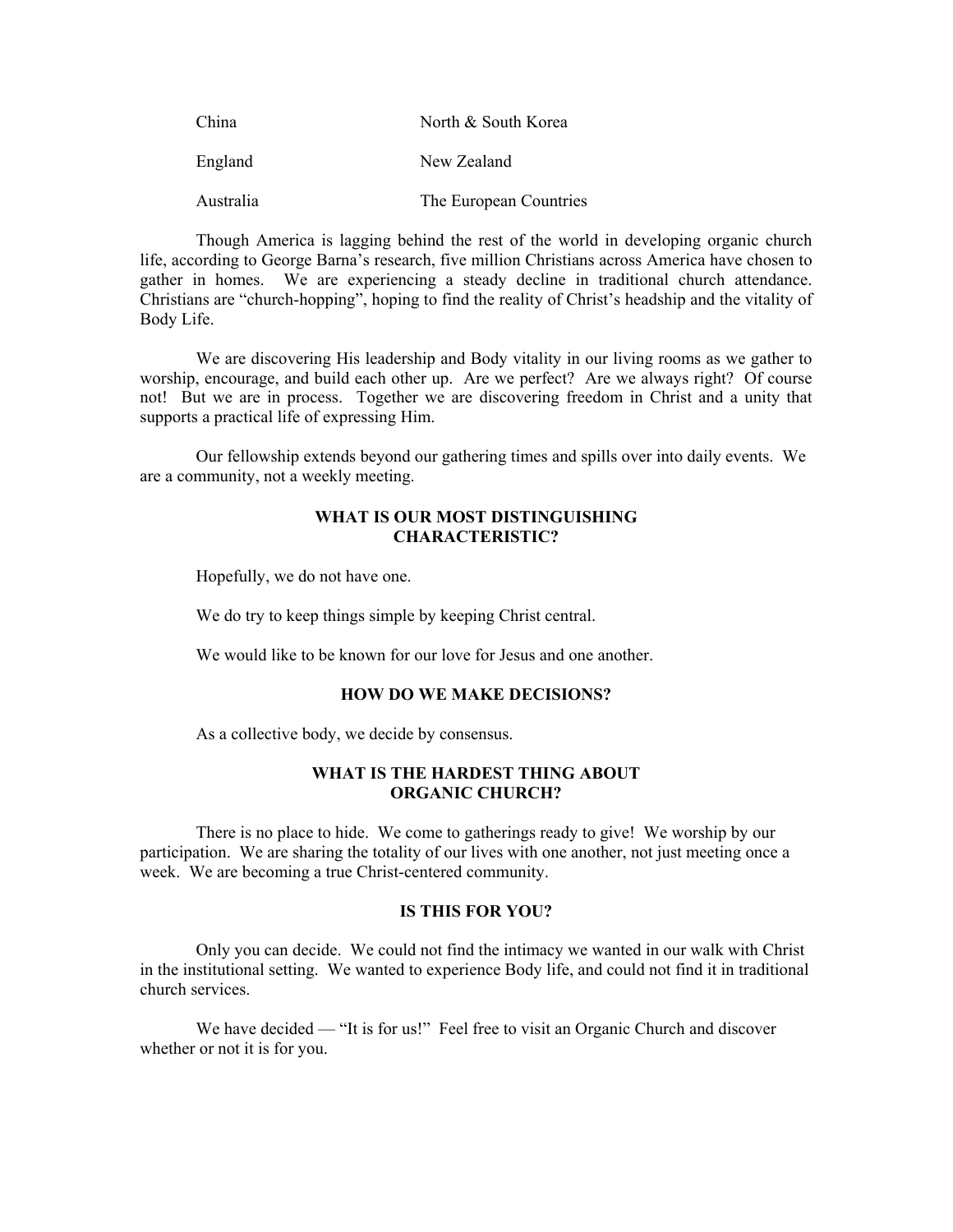## **WHY THIS BOOKLET?**

It is three fold:

● to let you know that if you have departed from the mainstream setting of the "Christian religion", you are not departing from Christ, you are not in rebellion against Him, and you are not alone.

● to expose you to an alternative way of church that you may not be aware of.

● to give you an opportunity to visit with Christians who have departed from the "institutional setting."

Now it's your decision.

Come and visit us and . . .

"Behold how they love one another."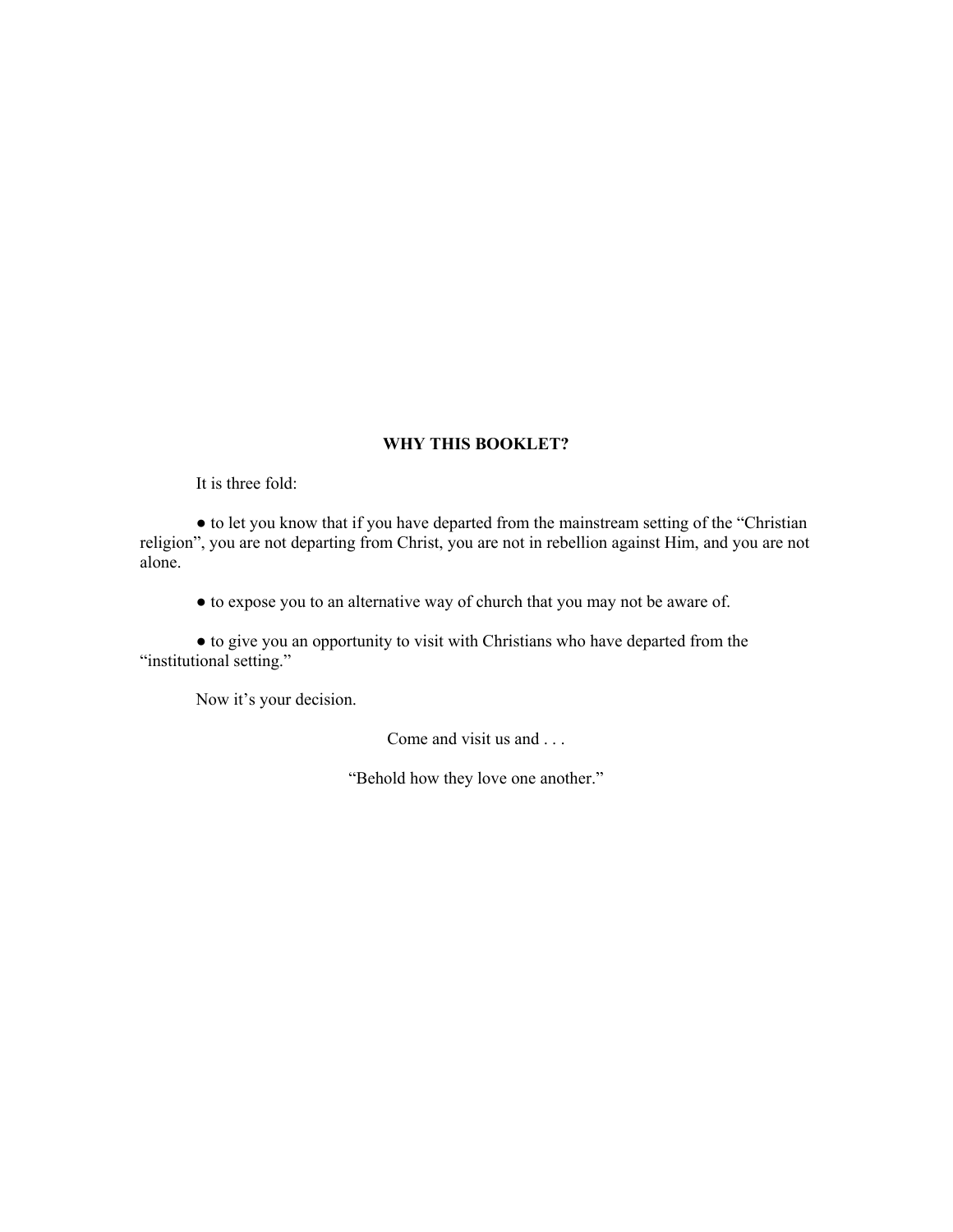One Closing Thought

Every congregation mentioned in the New Testament was an organic church.